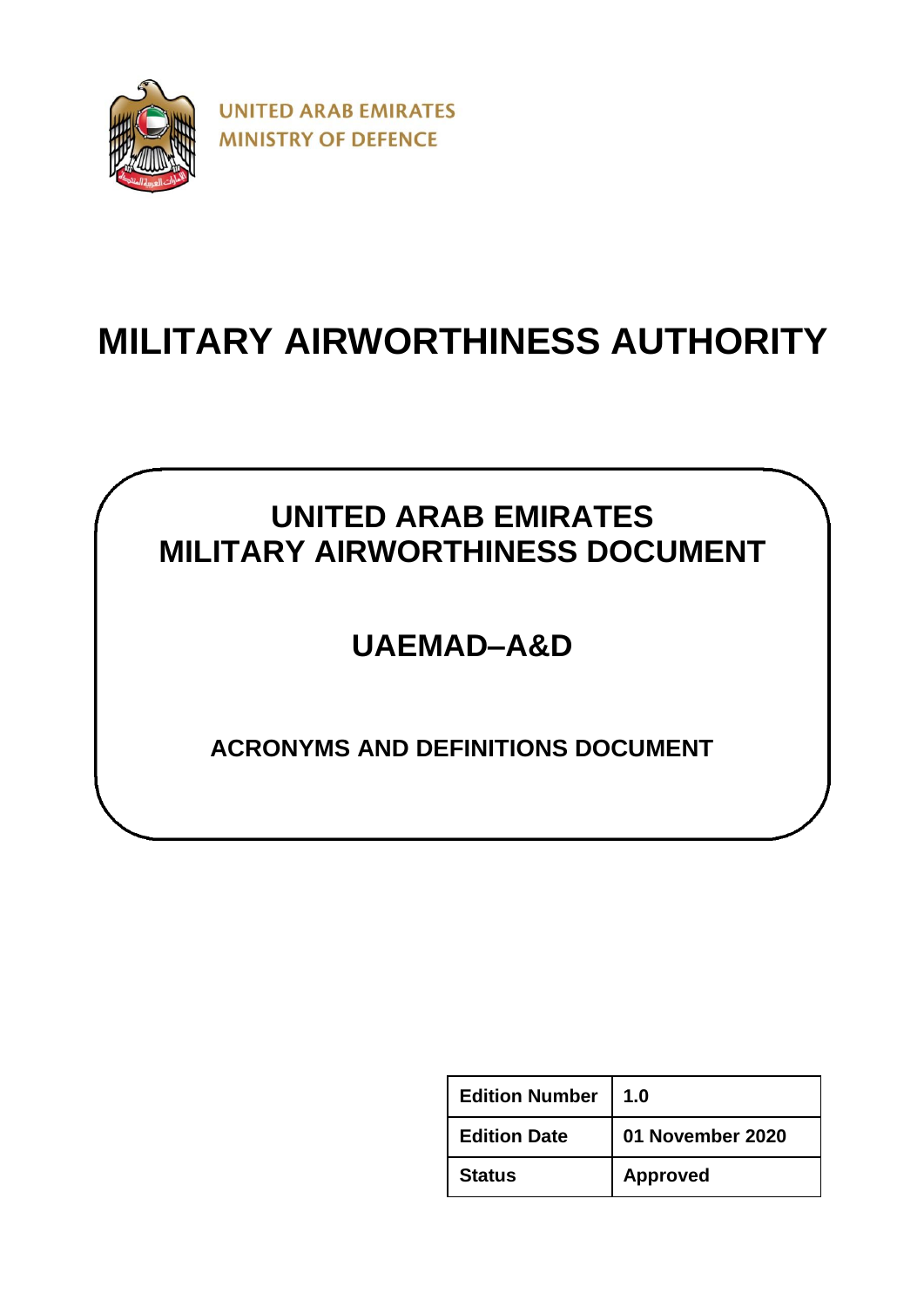#### INTENTIONALLY LEFT BLANK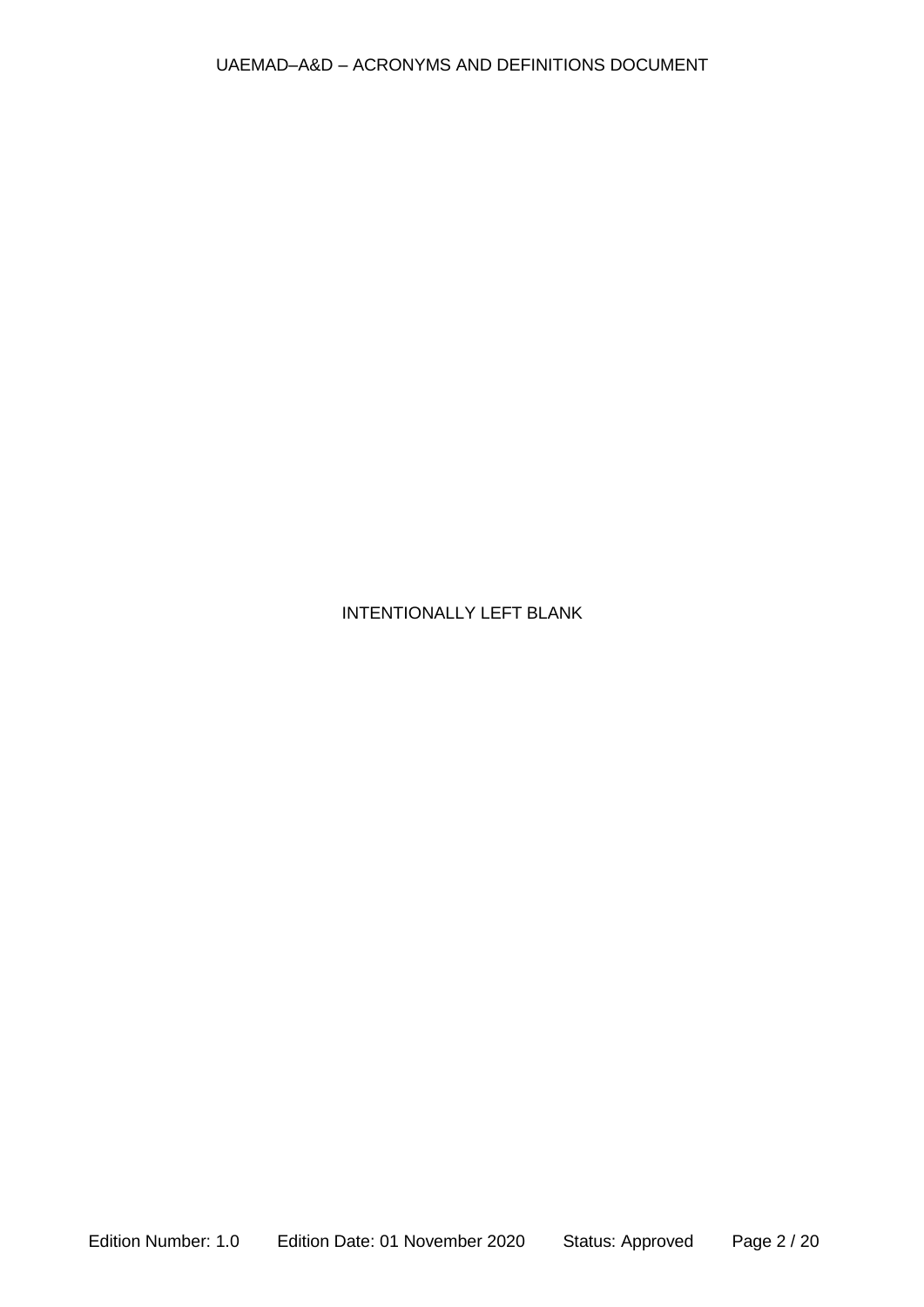### **DOCUMENT CONTROL**

### DOCUMENT APPROVAL

The following table identifies the persons who have prepared and approved this document.

| <b>Edition</b><br><b>Number</b> |             | <b>Authorised by</b>                                                            | <b>Date</b>      |
|---------------------------------|-------------|---------------------------------------------------------------------------------|------------------|
|                                 | Prepared by | United Arab Emirates<br><b>Military Airworthiness Authority</b>                 | 01 November 2020 |
| 1.0                             | Approved by | Director of the United Arab Emirates<br><b>Military Airworthiness Authority</b> | 01 November 2020 |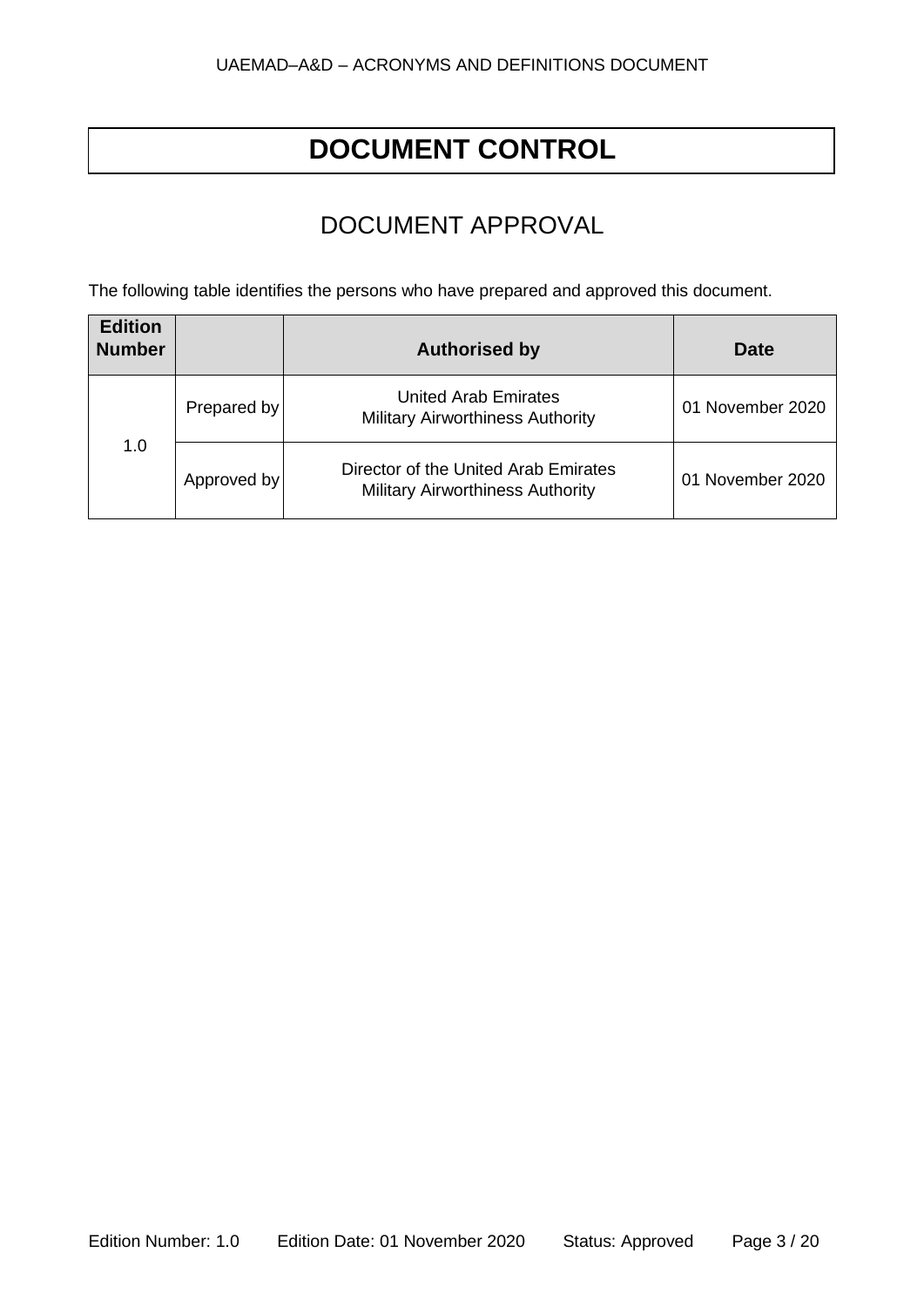### DOCUMENT CHANGE RECORD

| <b>Edition</b><br><b>Number</b> | <b>Edition</b><br><b>Date</b> | <b>Status</b> | <b>Reason for change</b> | <b>Sections or</b><br>pages affected |
|---------------------------------|-------------------------------|---------------|--------------------------|--------------------------------------|
| 1.0                             | 01 November 2020              | Approved      | Initial issue            | All                                  |
|                                 |                               |               |                          |                                      |
|                                 |                               |               |                          |                                      |
|                                 |                               |               |                          |                                      |
|                                 |                               |               |                          |                                      |
|                                 |                               |               |                          |                                      |

#### **STATUS**

The Status of the document can take two values:

**Draft:** Draft version by the United Arab Emirates Military Airworthiness Authority.

**Approved:** Approval by the Director of the United Arab Emirates Military Airworthiness Authority.

#### **EDITION**

Edition numbering will have the following format: **Edition X.Y**

The value of **X** will change after a **major** modification of the document

The value of **Y** will change after a **minor** modification of the document

#### **NOTE**

1. All changes are indicated by the use of a 'sidebar' in the margin. This can be readily crossreferenced using the table at the end of the document which details each change.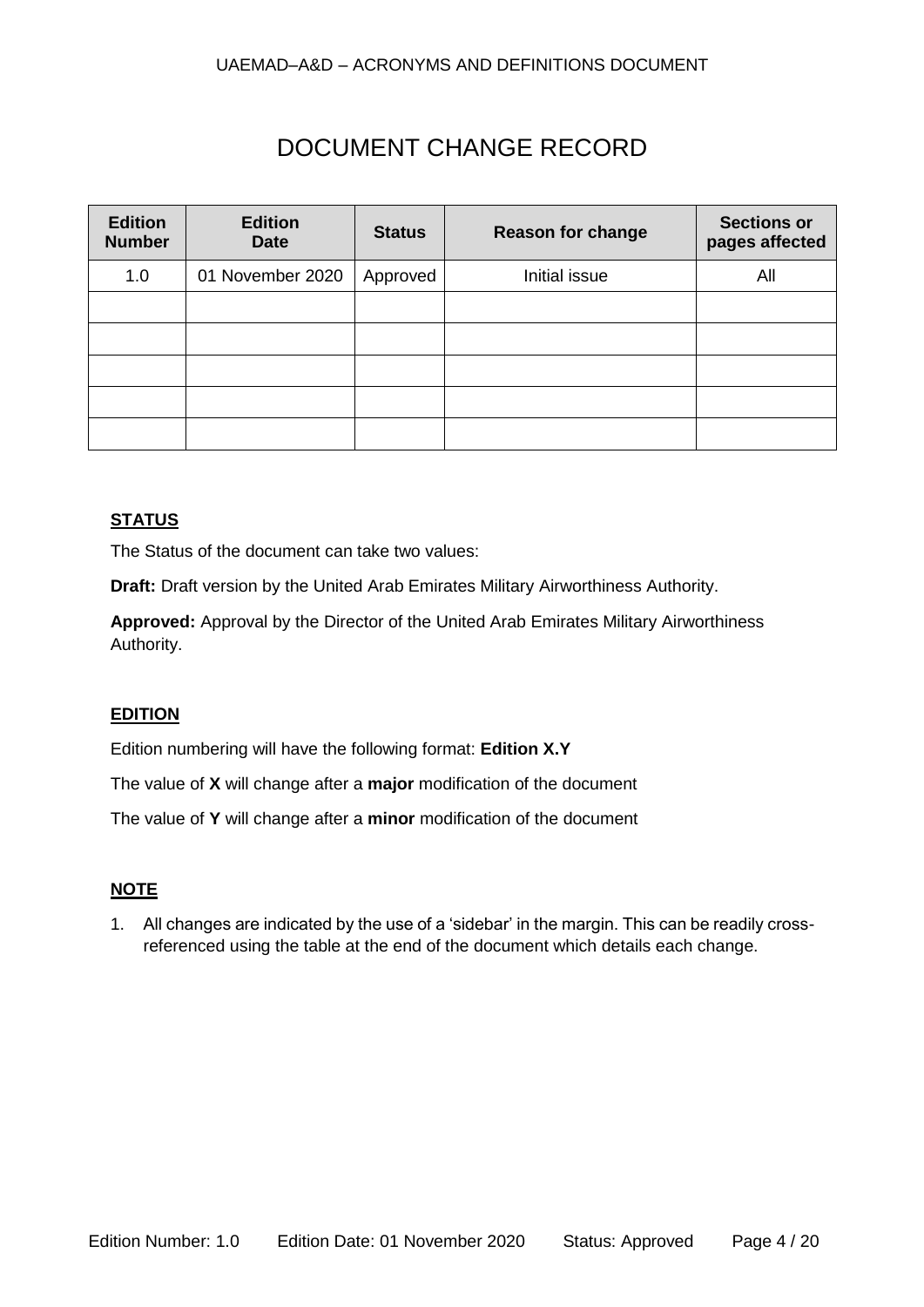### **TABLE OF CONTENTS**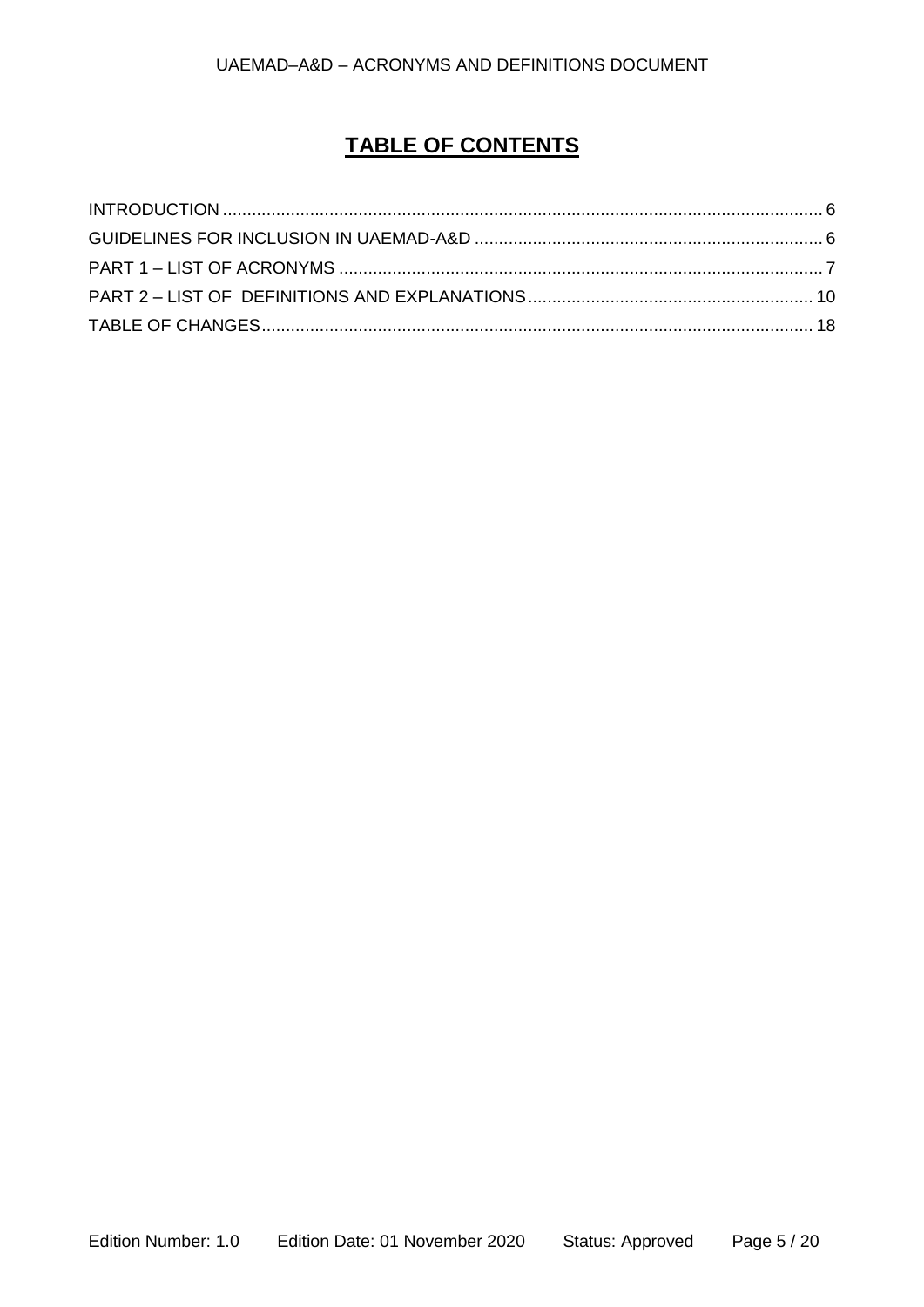### **INTRODUCTION**

<span id="page-5-0"></span>This document provides in Part 1 a non-exhaustive list of important acronyms that are unique to the United Arab Emirates Military Airworthiness Regulation (UAEMAR) document set. Part 2 provides definitions and explanations for those words, terms and phrases, used in documents produced by the MAA, which could otherwise be considered ambiguous, confusing or unclear. It also includes terms which have a specific MAA meaning which might not be obvious to the reader.

The definitions in the UAEMAD-A&D should be used consistently in UAEMARs and UAEMADs.

### <span id="page-5-1"></span>**GUIDELINES FOR INCLUSION IN UAEMAD-A&D**

UAEMAD-A&D should be the single repository for all definitions and acronyms used within the UAEMARs (including their associated AMC/GM) and the UAEMADs.

If a term is only used in a single document then, at the discretion of the MAA, a definition or acronym could be included in the document itself rather than in the UAEMAD-A&D technical definitions used within the European Military Airworthiness Certification Criteria (EMACC) Handbook and Guidebook should be kept in the EMACC Appendix (Glossary & Acronyms).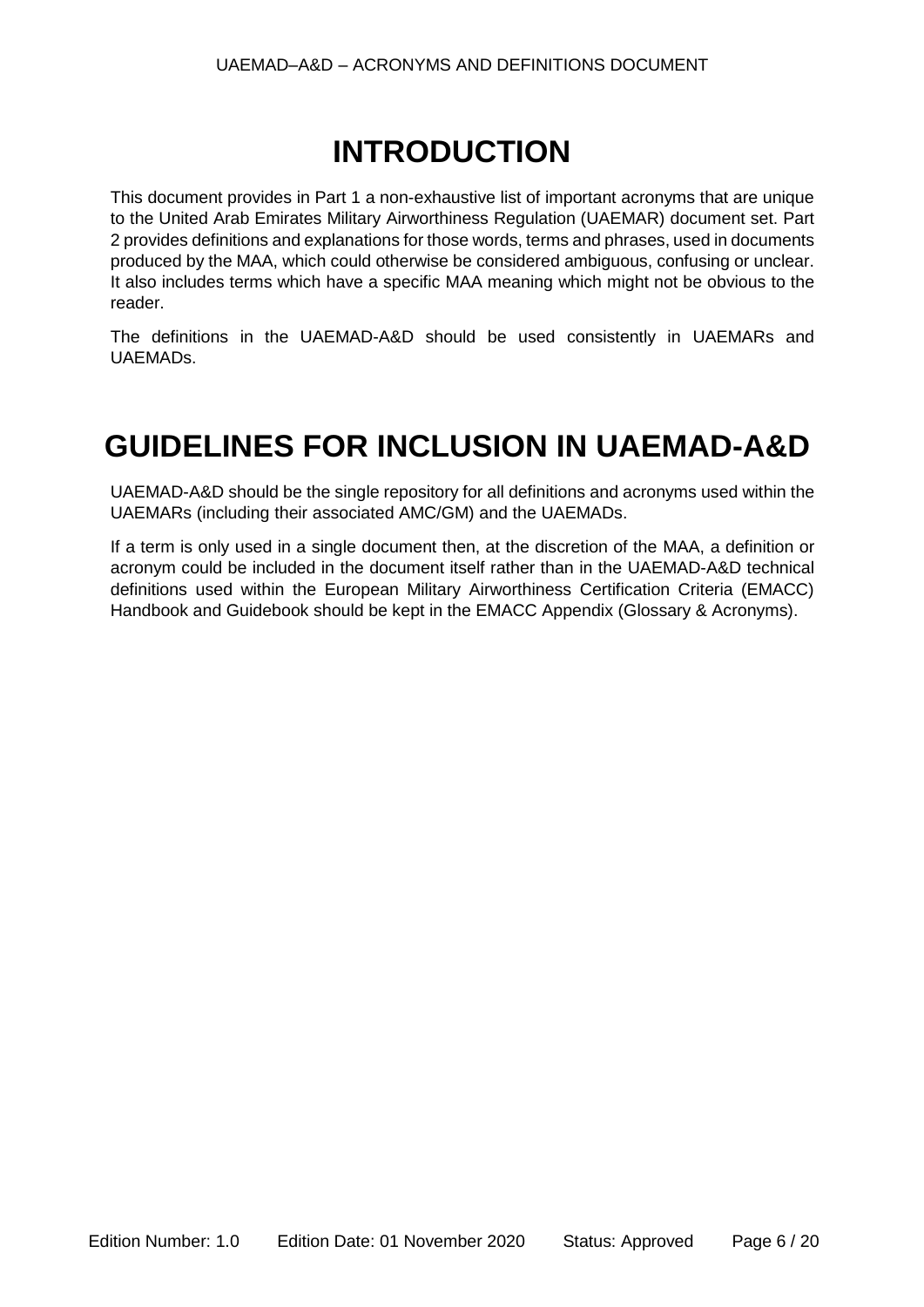# **PART 1 – LIST OF ACRONYMS**

<span id="page-6-0"></span>

| <b>ACRONYM</b> | <b>EXPANSION</b>                                         |
|----------------|----------------------------------------------------------|
| <b>ACAM</b>    | Aircraft Continuing Airworthiness Monitoring             |
| <b>AD</b>      | <b>Airworthiness Directive</b>                           |
| ALI            | Airworthiness Limitation Item                            |
| <b>AMC</b>     | Acceptable Means of Compliance                           |
| <b>AMO</b>     | Approved Maintenance Organisation                        |
| <b>APU</b>     | <b>Auxiliary Power Unit</b>                              |
| <b>ARC</b>     | <b>Airworthiness Review Certificate</b>                  |
| <b>ATA</b>     | Air Transportation Association                           |
| <b>CAME</b>    | <b>Continuing Airworthiness Management Exposition</b>    |
| CAMO           | <b>Continuing Airworthiness Management Organisation</b>  |
| <b>CDCCL</b>   | <b>Critical Design Configuration Control Limitations</b> |
| <b>CDL</b>     | <b>Configuration Deviation List</b>                      |
| <b>CEO</b>     | <b>Chief Executive Officer</b>                           |
| <b>CI</b>      | Configuration Item                                       |
| <b>CMM</b>     | <b>Component Maintenance Manual</b>                      |
| <b>CRS</b>     | Certificate of Release to Service                        |
| <b>CS</b>      | <b>Certification Specification</b>                       |
| <b>DOA</b>     | Design Organization Approval                             |
| <b>DOE</b>     | Design Organization Exposition                           |
| <b>EASA</b>    | <b>European Aviation Safety Agency</b>                   |
| <b>EDP</b>     | <b>Electronic Data Processing</b>                        |
| <b>EMACC</b>   | European Military Airworthiness Certification Criteria   |
| <b>EMAR</b>    | European Military Airworthiness Requirements             |
| <b>EMPA</b>    | European Military Part Approval                          |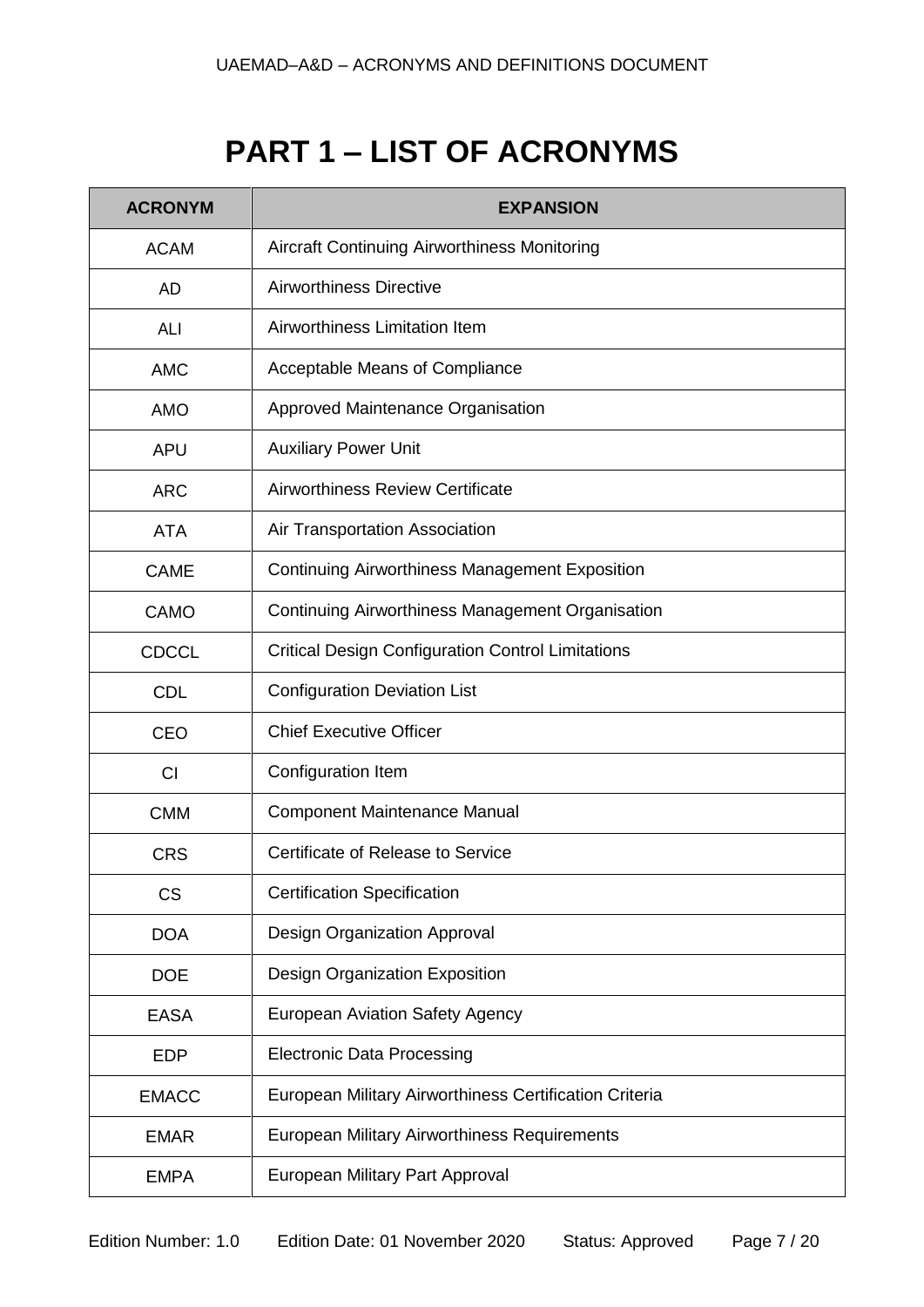| <b>ACRONYM</b> | <b>EXPANSION</b>                                 |
|----------------|--------------------------------------------------|
| <b>ESF</b>     | <b>Equivalent level of Safety Finding</b>        |
| <b>FAA</b>     | <b>Federal Aviation Administration</b>           |
| <b>FAR</b>     | <b>Federal Aviation Regulation</b>               |
| <b>FRS</b>     | <b>Flammability Reduction Systems</b>            |
| <b>FTS</b>     | <b>Fuel Tank Safety or Flight Test Schedule</b>  |
| <b>GM</b>      | <b>Guidance Material</b>                         |
| HF             | <b>Human Factors</b>                             |
| <b>ICAO</b>    | International Civil Aviation Organisation        |
| <b>MAML</b>    | Military Aircraft Maintenance Licence            |
| <b>MARC</b>    | <b>Military Airworthiness Review Certificate</b> |
| <b>MCRI</b>    | <b>Military Certification Review Item</b>        |
| <b>MEL</b>     | Minimum Equipment List                           |
| <b>MFTP</b>    | <b>Military Flight Test Permit</b>               |
| <b>MMEL</b>    | Master Minimum Equipment List                    |
| <b>MOB</b>     | <b>Main Operating Base</b>                       |
| <b>MOE</b>     | Maintenance Organisation Exposition              |
| <b>MSTC</b>    | Military Supplemental Type Certificate           |
| <b>MTC</b>     | <b>Military Type Certificate</b>                 |
| <b>MTCH</b>    | Military Type Certificate Holder                 |
| <b>MTO</b>     | Maintenance Training Organisation                |
| <b>MTOE</b>    | Maintenance Training Organisation Exposition     |
| <b>MTSO</b>    | Military Technical Standard Order                |
| <b>NAA</b>     | <b>National Airworthiness Authority</b>          |
| <b>NDT</b>     | Non-Destructive Test(ing)                        |
| <b>NMAA</b>    | National Military Airworthiness Authority        |

 $\overline{\phantom{a}}$ 

 $\overline{\phantom{a}}$ 

 $\overline{\phantom{a}}$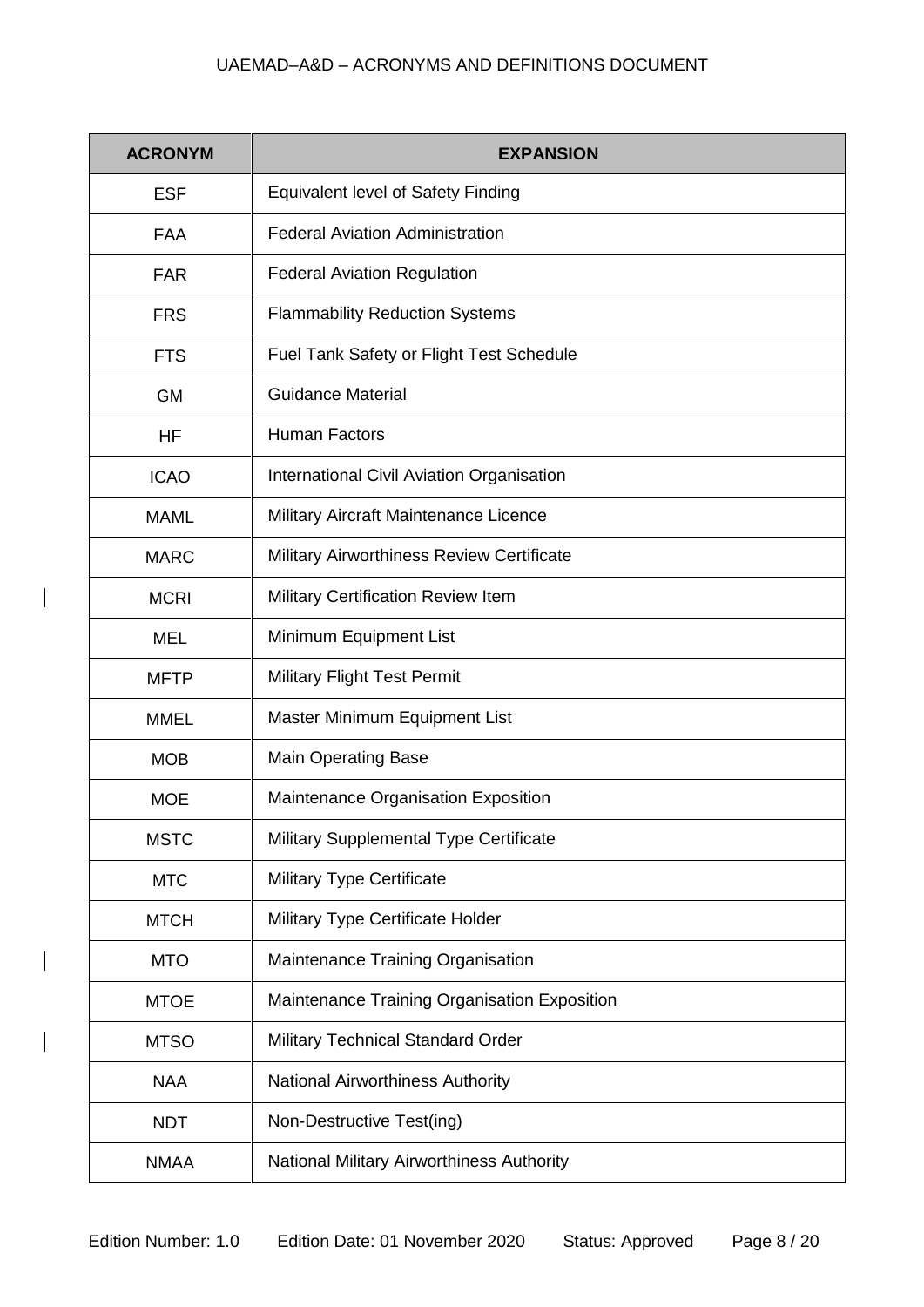<span id="page-8-0"></span>

| <b>ACRONYM</b>    | <b>EXPANSION</b>                                                                                                                               |
|-------------------|------------------------------------------------------------------------------------------------------------------------------------------------|
| <b>OEM</b>        | <b>Original Equipment Manufacturer</b>                                                                                                         |
| pMS               | participating Member State (MAWA Forum)                                                                                                        |
| <b>POA</b>        | <b>Production Organization Approval</b>                                                                                                        |
| <b>POE</b>        | <b>Production Organization Exposition</b>                                                                                                      |
| <b>RPAS</b>       | <b>Remotely Piloted Air System</b>                                                                                                             |
| <b>SB</b>         | Service Bulletin                                                                                                                               |
| <b>STANAG</b>     | Standardization Agreement (in NATO)                                                                                                            |
| <b>SWD</b>        | Safety and Worthiness Directorate                                                                                                              |
| <b>TC</b>         | <b>Type Certificate</b>                                                                                                                        |
| <b>UAE MAA</b>    | United Arab Emirates Military Airworthiness Authority                                                                                          |
| UAEMAD-A&D        | United Arab Emirates Military Airworthiness Document - Acronyms and<br><b>Definitions</b>                                                      |
| <b>UAEMAD-R</b>   | United Arab Emirates Military Airworthiness Document - Recognition                                                                             |
| <b>UAEMAR</b>     | United Arab Emirates Military Airworthiness Regulation                                                                                         |
| <b>UAEMAR 21</b>  | Requirements for the Certification of Military Aircraft and related products,<br>parts and appliances, and design and production organisations |
| <b>UAEMAR 66</b>  | Requirements for Military Aircraft Maintenance Licensing                                                                                       |
| <b>UAEMAR 145</b> | Requirements for Maintenance Organisations                                                                                                     |
| <b>UAEMAR 147</b> | Requirements for Maintenance Training Organisations                                                                                            |
| <b>UAEMAR M</b>   | <b>Continuing Airworthiness Requirements</b>                                                                                                   |
| <b>UAEMTSO</b>    | United Arab Emirates Military Technical Standard Order                                                                                         |
| <b>UAS</b>        | <b>Unmanned Aircraft System</b>                                                                                                                |
| <b>UAV</b>        | <b>Unmanned Aerial Vehicle</b>                                                                                                                 |
| <b>UCS</b>        | <b>UAV Control Station</b>                                                                                                                     |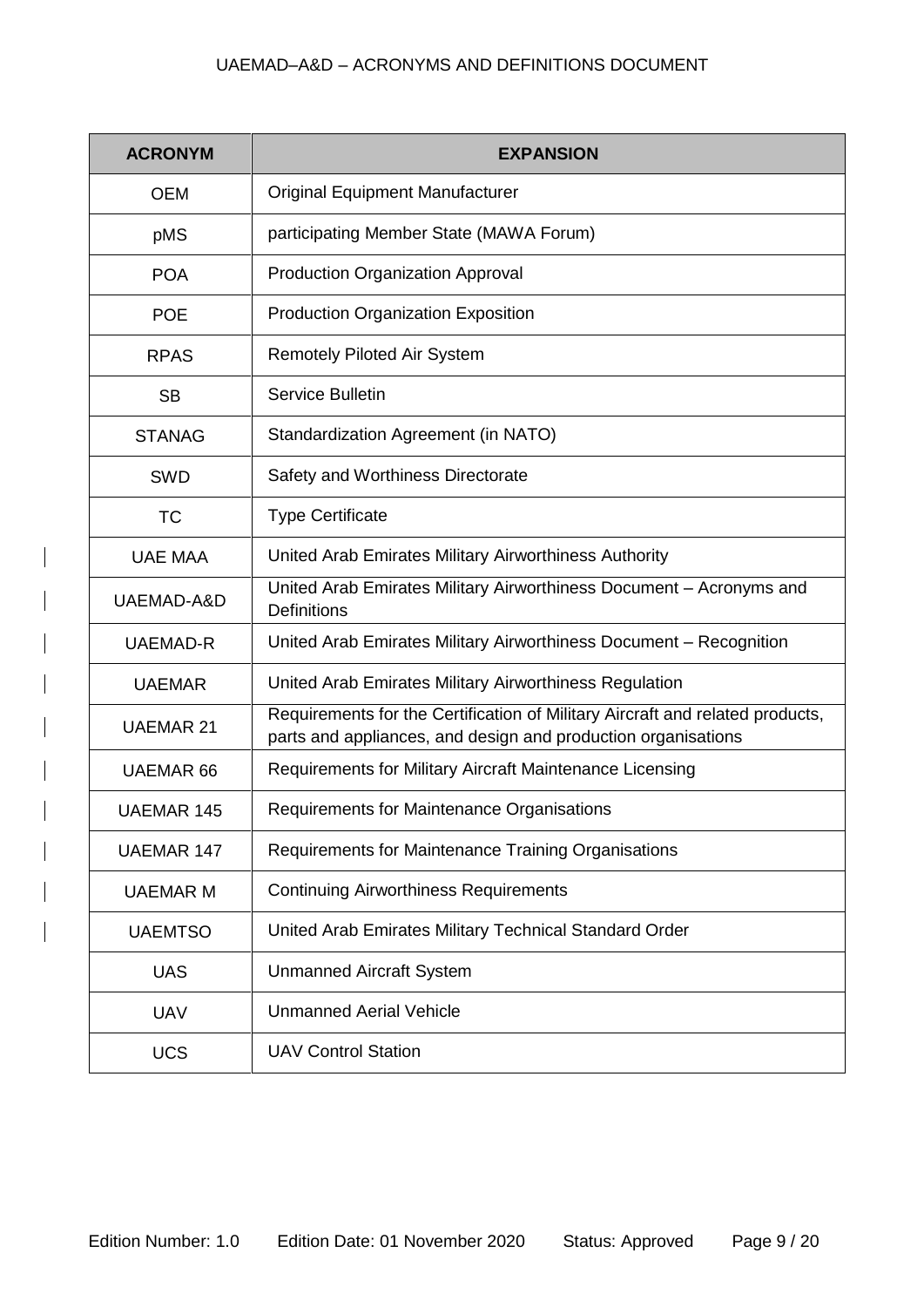# **PART 2 – LIST OF DEFINITIONS AND EXPLANATIONS**

| <b>TERM</b>                              | <b>DEFINITION/EXPLANATION</b>                                                                                                                                                                                                                                                                                                                                                                                                                                                                                                                                             |
|------------------------------------------|---------------------------------------------------------------------------------------------------------------------------------------------------------------------------------------------------------------------------------------------------------------------------------------------------------------------------------------------------------------------------------------------------------------------------------------------------------------------------------------------------------------------------------------------------------------------------|
| <b>Acceptable Means</b><br>of Compliance | This illustrates a means, but not the only means, by which a regulation can<br>be met and a regulated entity may decide to show compliance by other<br>means. Hence only an Authority can agree alternatives to the published<br>Acceptable Means of Compliance. Acceptable Means of Compliance are<br>strongly recommended practices and a justification will be required to the<br>Authority if they are not followed. The burden of proof that a regulation is<br>satisfied rests entirely with a regulated entity when alternatives are<br>proposed to the Authority. |
| Accountable<br>Manager                   | Person designated by the Approved Organisation and named in the<br>Exposition, who is accountable to the UAE Military Airworthiness Authority<br>for maintaining safety standards required by UAE Military Airworthiness<br>Regulations and any additional standards specified in the respective<br>Exposition. Also a key figure who has influence within the organisation and<br>the ability to make appropriate resource decisions to ensure compliance<br>with airworthiness regulations.                                                                             |
| Addition                                 | The inclusion of further basic categories or sub-categories to a Military<br>Aircraft Maintenance Licence that is already held by an individual.                                                                                                                                                                                                                                                                                                                                                                                                                          |
| Adopt                                    | To transcribe, with no deviation, the requirements (European Military<br>Airworthiness Requirements) into UAE Military Airworthiness regulations<br>using English.                                                                                                                                                                                                                                                                                                                                                                                                        |
| <b>Advisory Material</b>                 | Advisory material provides interpretation of technical airworthiness<br>requirements and standards to assist in understanding and implementation.<br>It also provides guidance on methods and procedures that are in compliance<br>with technical airworthiness requirements and standards. Advisory material,<br>including the described methods and procedures, is not mandatory and<br>organisations may choose to follow other means of demonstrating<br>compliance.                                                                                                  |
| Aircraft                                 | Any vehicle that is capable of atmospheric flight including the installed<br>equipment (hardware and software).                                                                                                                                                                                                                                                                                                                                                                                                                                                           |
| <b>Aircraft Flight</b><br>Manual         | An Aircraft Flight Manual is a manual, associated with the Military Type<br>Certificate, containing limitations within which the aircraft is to be considered<br>airworthy, and instructions and information necessary to the flight crew<br>members for the safe operation of the aircraft.                                                                                                                                                                                                                                                                              |
| Aircraft<br>Maintenance<br>Programme     | A document which describes or incorporates by reference the specific<br>scheduled maintenance tasks and their frequency of completion, the<br>associated maintenance procedures and related standard maintenance                                                                                                                                                                                                                                                                                                                                                          |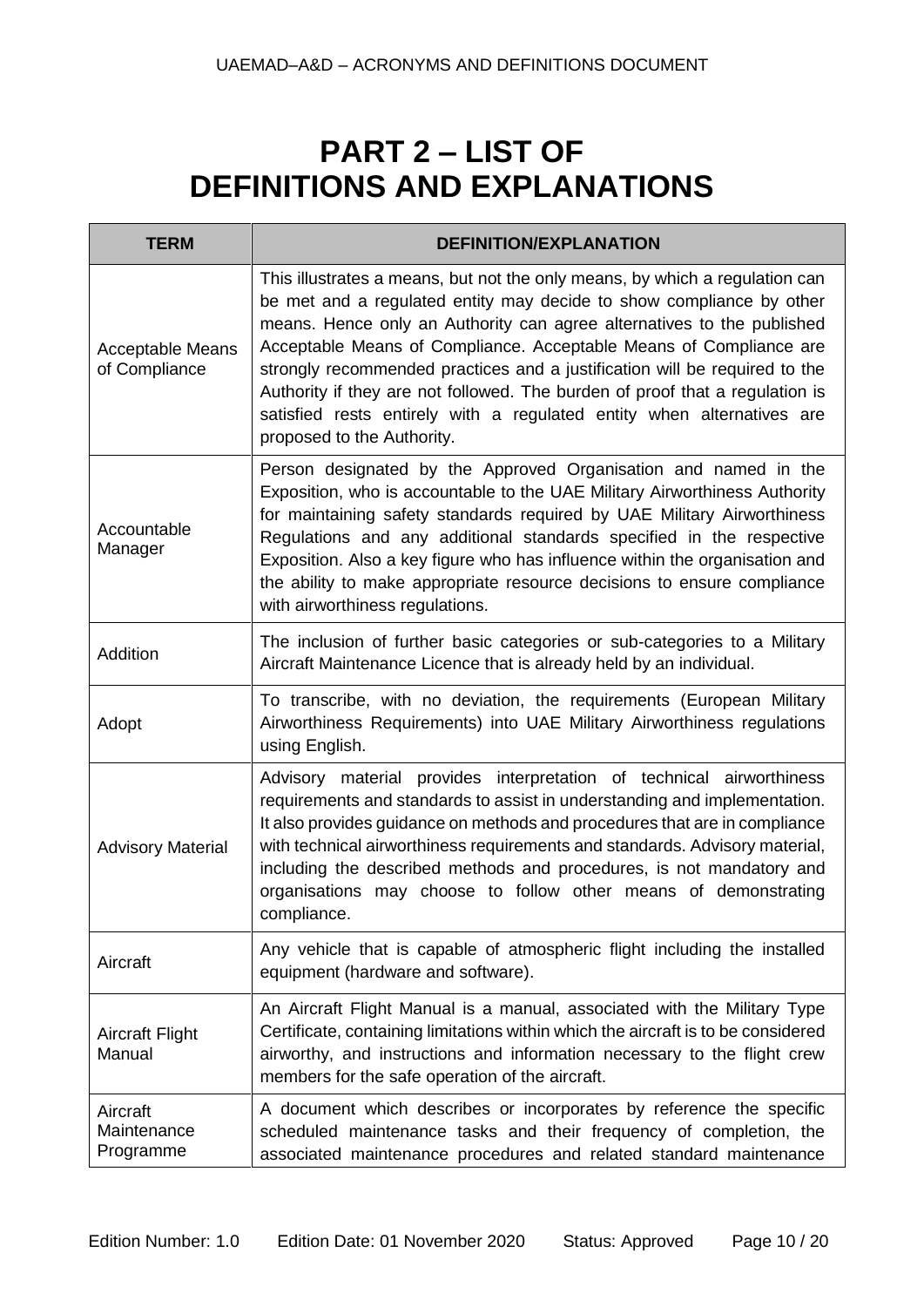| <b>TERM</b>                                 | <b>DEFINITION/EXPLANATION</b>                                                                                                                                                                                                                                                   |
|---------------------------------------------|---------------------------------------------------------------------------------------------------------------------------------------------------------------------------------------------------------------------------------------------------------------------------------|
|                                             | practices necessary to preserve the airworthiness of those aircraft to which<br>it applies.                                                                                                                                                                                     |
| Airworthiness                               | The ability of an aircraft, or other airborne equipment or system, to operate<br>in flight and on ground without significant hazard to aircrew, ground-crew,<br>passengers (where relevant) or to other third parties.                                                          |
| Airworthiness<br>Codes                      | Product airworthiness requirements, applicable to the design of a product,<br>that are approved by a competent airworthiness authority for the use with<br>standardised aircraft categories (e.g. EASA CS, FAA FAR, STANAG, Def-<br>STAN, etc.).                                |
| Airworthiness<br><b>Directive</b>           | A document issued or adopted by the Authority which mandates actions to<br>be performed on an aircraft to restore an acceptable level of safety, when<br>evidence shows that the safety level of this aircraft may otherwise be<br>compromised.                                 |
| Airworthiness<br><b>Limitation Item</b>     | This is an item arising from a system safety analysis that has been shown<br>to have failure mode(s) associated with an unsafe condition.                                                                                                                                       |
| Approved<br>Organisation                    | An Organisation which has been approved by an Authority and deemed to<br>have met their applicable Regulations or Requirements.                                                                                                                                                 |
| Artefact                                    | An airworthiness related document, either hard copy or electronic, that can<br>be used as evidence in making an airworthiness judgement.                                                                                                                                        |
| Authority                                   | Unless otherwise defined in specific UAEMARs, Authority means a National<br>Military Airworthiness Authority responsible for the airworthiness of military<br>aircraft hereto and "the Authorities" means all the military Authorities<br>responsible for airworthiness hereto. |
| <b>Base Maintenance</b>                     | Maintenance tasks falling outside the criteria for Line Maintenance.                                                                                                                                                                                                            |
| Certification                               | Recognition that a product, part or appliance, organisation or person<br>complies with the applicable airworthiness requirements followed by the<br>declaration of compliance.                                                                                                  |
| Certificate of<br><b>Release to Service</b> | This is a statement, signed by an appropriately authorised person, on behalf<br>of an approved organisation, which asserts that maintenance has been<br>properly carried out.                                                                                                   |
|                                             | The Certificate of Release to Service contains the basic details of the<br>maintenance carried out, the date that it was completed and the<br>identification details (may include an authorisation stamp) of the person<br>issuing the certificate.                             |
| Certification<br><b>Review Item</b>         | A document recording Deviations, Special Conditions, new Means of<br>Compliance or any other certification issue which requires clarification and<br>interpretation, or represents a major technical or administrative issue.                                                   |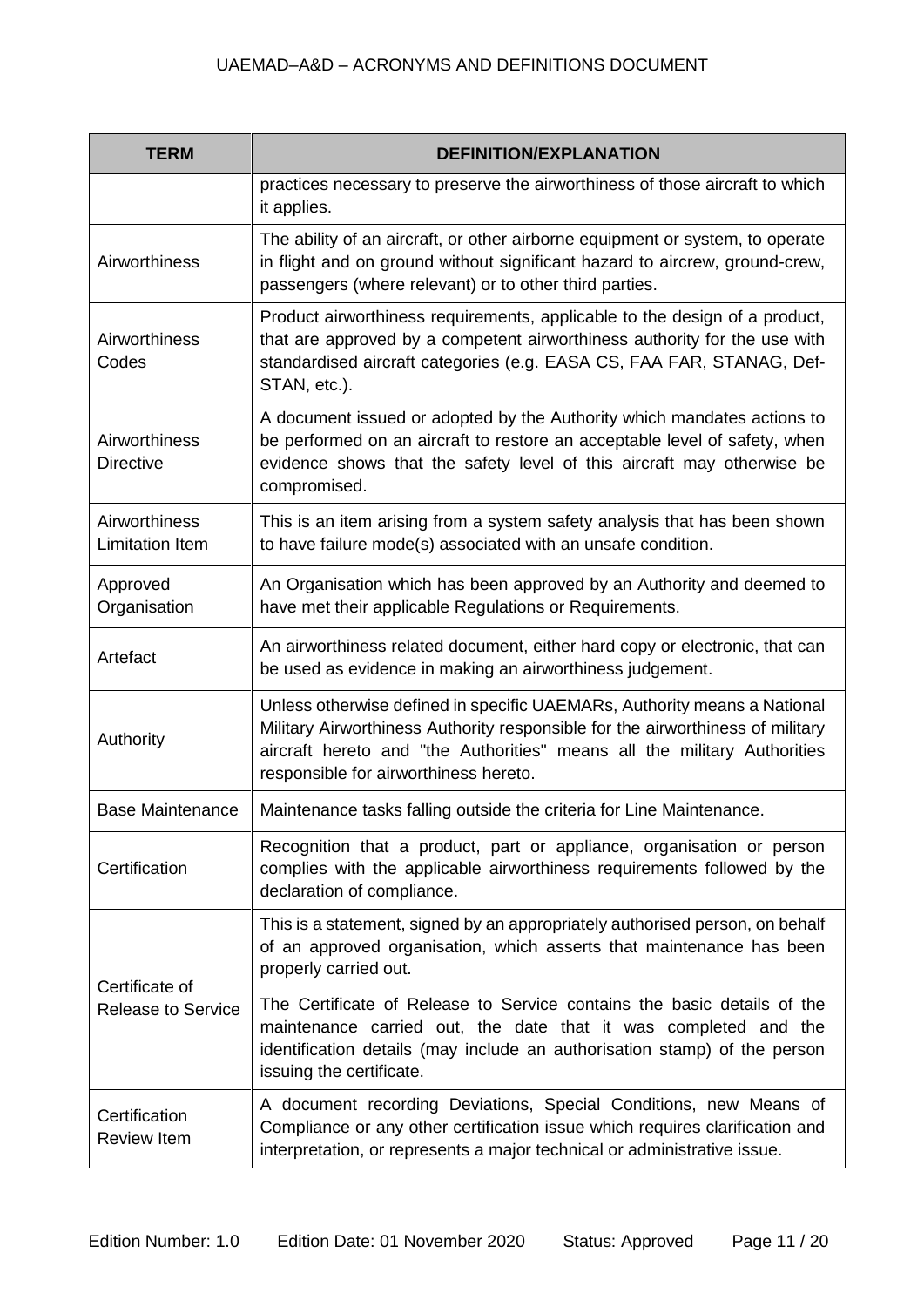| <b>TERM</b>                            | <b>DEFINITION/EXPLANATION</b>                                                                                                                                                                                                                                                                                                                                                                 |
|----------------------------------------|-----------------------------------------------------------------------------------------------------------------------------------------------------------------------------------------------------------------------------------------------------------------------------------------------------------------------------------------------------------------------------------------------|
| <b>Certifying Staff</b>                | Personnel responsible for the release of an aircraft or a component after<br>production and/or maintenance                                                                                                                                                                                                                                                                                    |
| <b>Chief Executive</b><br>Officer      | Person who is responsible for a civil company within which the Approved<br>Organisation operates. The Chief Executive Officer may report to a board<br>of directors and may appoint other managers, or he/she may be one of very<br>few people in a small company. In relation to UAEMARs, the Chief<br>Executive Officer is mentioned as he/she may be senior to the Accountable<br>Manager. |
| Compliance<br>Demonstration            | Activities to demonstrate that the product, part or appliance complies with<br>the requirements in the Certification Basis.                                                                                                                                                                                                                                                                   |
| Component                              | Any engine, propeller, part or appliance.                                                                                                                                                                                                                                                                                                                                                     |
| Component<br>Maintenance<br>Manual     | A formal document which details the way in which off-aircraft maintenance<br>instructions on the specified component shall be accomplished.                                                                                                                                                                                                                                                   |
| Configuration<br>Control               | A systematic process that ensures that changes to released configuration<br>documentation are properly identified, documented, evaluated for impact,<br>approved by an appropriate level of authority, incorporated, and verified.                                                                                                                                                            |
| Configuration<br><b>Deviation List</b> | A list, established by the (Military) Type Certificate Holder and approved by<br>the UAE Military Airworthiness Authority, which identifies any external parts<br>of an aircraft type which may be missing at the commencement of a flight,<br>and which contains, where necessary, any information on associated<br>operating limitations and performance correction.                        |
|                                        | Examples of Configuration Deviation List items will vary from aircraft type,<br>but typically may include external light covers, retractable landing lights etc.                                                                                                                                                                                                                              |
| Configuration Item                     | Any component, module, subcomponent, equipment, technical manuals,<br>software, ground support equipment, which can be submitted to the<br>configuration control process.                                                                                                                                                                                                                     |
| Configuration<br>Management            | A management process for establishing and maintaining consistency of a<br>product's performance, functional, and physical attributes with its<br>requirements, design and operational information throughout its life.                                                                                                                                                                        |
| Continuing<br>Airworthiness            | All of the processes ensuring that, at any time in its operating life, the aircraft<br>complies with the airworthiness requirements in force and is in a condition<br>for safe operation.                                                                                                                                                                                                     |
| Continued (design)<br>airworthiness    | All tasks to be carried out to verify that the conditions under which a Type-<br>Certificate or a Supplemental Type Certificate has been granted continue to<br>be fulfilled at any time during its period of validity.                                                                                                                                                                       |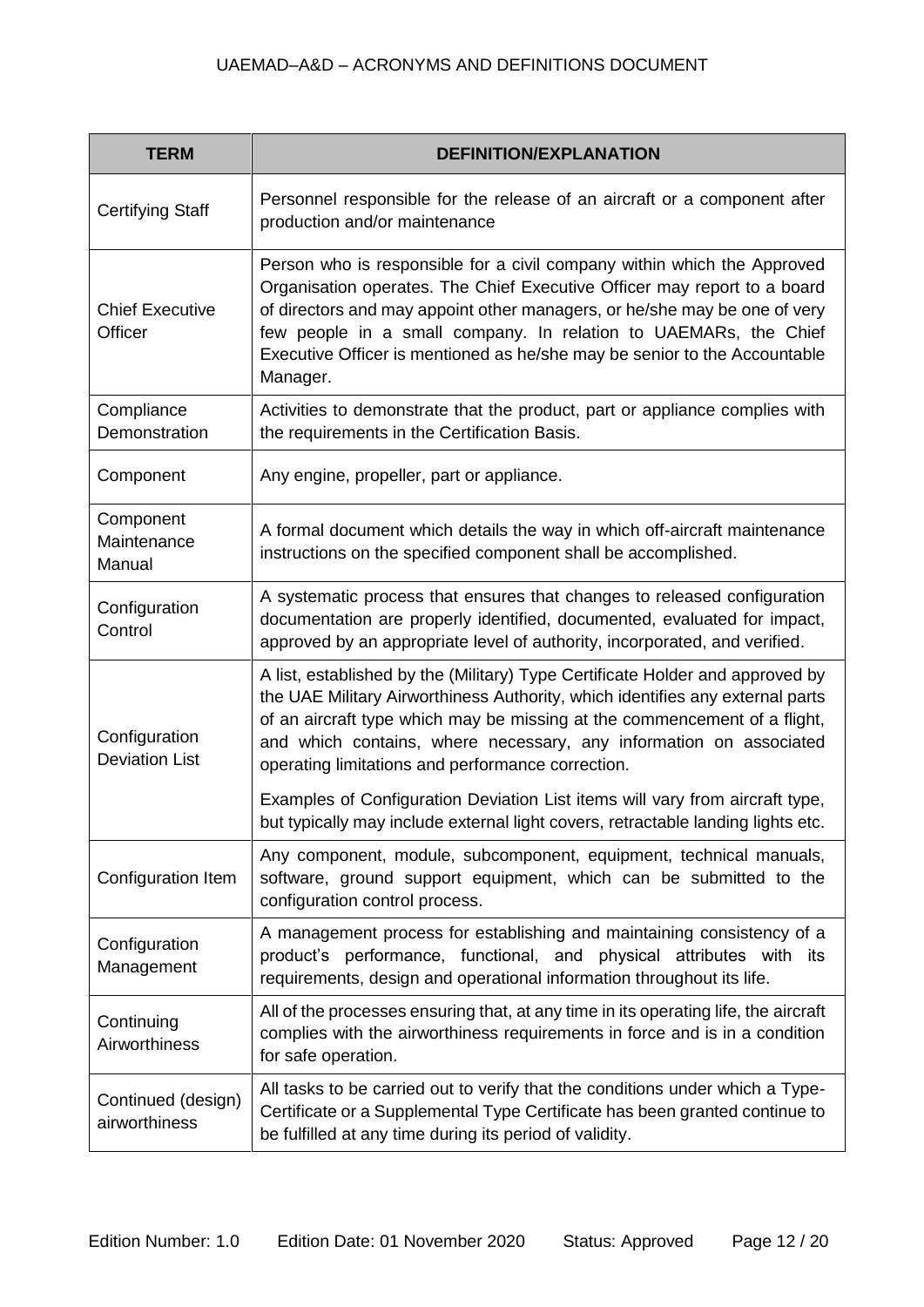| <b>TERM</b>                                                           | <b>DEFINITION/EXPLANATION</b>                                                                                                                                                                                                                                                                                                                                                                                                                                                                                                                                                                                                                                                                       |
|-----------------------------------------------------------------------|-----------------------------------------------------------------------------------------------------------------------------------------------------------------------------------------------------------------------------------------------------------------------------------------------------------------------------------------------------------------------------------------------------------------------------------------------------------------------------------------------------------------------------------------------------------------------------------------------------------------------------------------------------------------------------------------------------|
| Crew/Aircrew                                                          | Includes Pilot(s) and other personnel on- board the aircraft and/or the<br>Unmanned Aerial Vehicle control station with responsibilities to ensure the<br>safe conduct of the flight.                                                                                                                                                                                                                                                                                                                                                                                                                                                                                                               |
| <b>Critical Design</b><br>Configuration<br><b>Control Limitations</b> | Critical Design Configuration Control Limitations identify the critical design<br>features such as proper wire separation, proper installation of a panel<br>gasket, minimum bonding jumper resistance levels, etc., that must be<br>maintained in exactly the same manner throughout the life of the aircraft in<br>order to comply with the (Military) Type Certificate and maintain<br>airworthiness. The purpose of the Critical Design Configuration Control<br>Limitations is to provide instructions to ensure these critical features are<br>present throughout the life of the airplane and are inspected and verified<br>when changes, repairs, or maintenance actions occur in the area. |
| Declaration of<br>Compliance                                          | A statement, signed by the Head of Design or by an authorised<br>representative, to show compliance with all applicable type certification<br>basis and, where applicable, environmental protection requirements. It<br>declares that the aircraft is airworthy within the specific design limitations.                                                                                                                                                                                                                                                                                                                                                                                             |
| Design Change                                                         | A design change is a change in Type Design as defined in UAEMAR 21A.91                                                                                                                                                                                                                                                                                                                                                                                                                                                                                                                                                                                                                              |
| Equivalent level of<br><b>Safety Finding</b>                          | This is when literal compliance with a certification requirement cannot be<br>shown and compensating factors in the design can be shown to provide a<br>level of safety equivalent to that established by the airworthiness standards.<br>An Equivalent level of Safety Finding may document a method of<br>compliance that is different from what is stated in the requirements, but is<br>judged as acceptable by the UAE Military Airworthiness Authority.                                                                                                                                                                                                                                       |
| <b>Essential</b><br>Requirements                                      | These are detailed in Annex A of UAEMAR Basic Regulation.                                                                                                                                                                                                                                                                                                                                                                                                                                                                                                                                                                                                                                           |
| Exposition                                                            | The document or documents that contain the material specifying the scope<br>of work deemed to constitute approval and showing how the organisation<br>complies with a UAE Military Airworthiness Regulation.                                                                                                                                                                                                                                                                                                                                                                                                                                                                                        |
| Extension                                                             | Inclusion of additional topics to Categories A, B1 and B2 Military Aircraft<br>Maintenance Licences as detailed in UAEMAR 66 Appendix I (which<br>includes Modules 50-55) that are not part of the applicable modules for that<br>category of Military Aircraft Maintenance Licence.                                                                                                                                                                                                                                                                                                                                                                                                                |
| Fit for Flight                                                        | Condition of a type design being certified as compliant with applicable<br>airworthiness requirements as well as of an aircraft having been serviced<br>and inspected as meeting the certified design and prepared for the intended<br>flight.                                                                                                                                                                                                                                                                                                                                                                                                                                                      |
| <b>Fully Comply</b>                                                   | To demonstrate that UAE Airworthiness regulations are at least equivalent<br>to the requirements (European Military Airworthiness Requirements). For<br>national reasons regulations may be more stringent than requirements.                                                                                                                                                                                                                                                                                                                                                                                                                                                                       |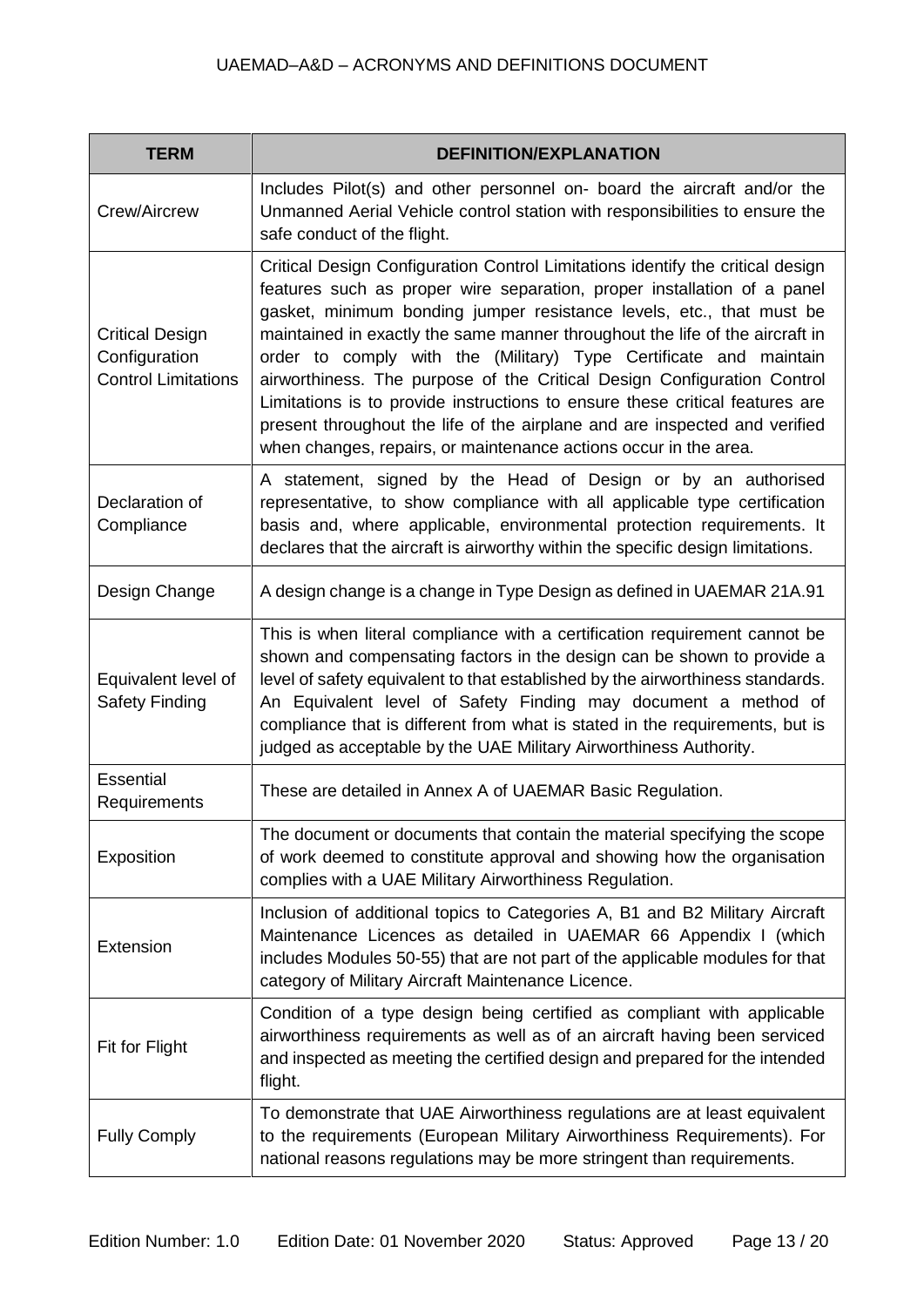| <b>TERM</b>                                     | <b>DEFINITION/EXPLANATION</b>                                                                                                                                                                                                                                                                                                                                                                                                                                                |
|-------------------------------------------------|------------------------------------------------------------------------------------------------------------------------------------------------------------------------------------------------------------------------------------------------------------------------------------------------------------------------------------------------------------------------------------------------------------------------------------------------------------------------------|
| <b>Guidance Material</b>                        | This is typically developed to provide additional explanation to assist the<br>application of the requirement and/or explain the Acceptable Means of<br>Compliance.                                                                                                                                                                                                                                                                                                          |
| <b>Human Factors</b>                            | Principles which apply to design, certification, production, training,<br>operations and maintenance and which seek safe interface between the<br>human and other system components by proper consideration of human<br>performance.                                                                                                                                                                                                                                         |
| Human<br>Performance                            | Human capabilities and limitations which have an impact on the safety and<br>efficiency of operations.                                                                                                                                                                                                                                                                                                                                                                       |
| Instructions for<br>Continuing<br>Airworthiness | Instructions for Continuing Airworthiness detail the methods, inspections,<br>processes, and procedures necessary to keep aircraft and/or products<br>airworthy.                                                                                                                                                                                                                                                                                                             |
| <b>Life Limited Parts</b>                       | Parts that, as a condition of their type certificate, may not exceed a specified<br>operating time, calendar time, number of operating cycles, or any other<br>approved service life consumption units.                                                                                                                                                                                                                                                                      |
| Limitation                                      | Limitations stipulated on an aircraft maintenance licence are exclusions<br>from specified certification privileges and apply to the aircraft in its entirety.                                                                                                                                                                                                                                                                                                               |
| Limited<br>Certification<br>Authorisation       | This is issued by the Approved Maintenance Organisation, in accordance<br>with a procedure approved by the UAE Military Airworthiness Authority, for<br>flight crew, flight engineer or crew chief to carry out specific tasks (usually<br>away from their home base or station). The authorisation permits the holder<br>to issue certificates of release to service following specific tasks within the<br>limits of the tasks specifically endorsed on the authorisation. |
| Line Maintenance                                | Carried out before flight to ensure that the aircraft is fit for the intended flight.                                                                                                                                                                                                                                                                                                                                                                                        |
| Maintenance                                     | Any one or combination of overhaul, repair, inspection, replacement,<br>modification or defect/fault rectification of an aircraft or component, with the<br>exception of pre-flight inspection.                                                                                                                                                                                                                                                                              |
| Maintenance<br>Manual                           | That part of the Military Air System document set which identifies the<br>particular maintenance procedures and periodicity necessary to maintain<br>the airworthiness of the Military Air System.                                                                                                                                                                                                                                                                           |
| Master Minimum<br><b>Equipment List</b>         | The Master Minimum Equipment List is a list established for a particular<br>aircraft type by the organisation responsible for the Type Design with the<br>approval of the UAE Military Airworthiness Authority which identifies items<br>which individually may be unserviceable at the commencement of a flight.<br>The Master Minimum Equipment List may be associated with special<br>operating conditions, limitations or procedures.                                    |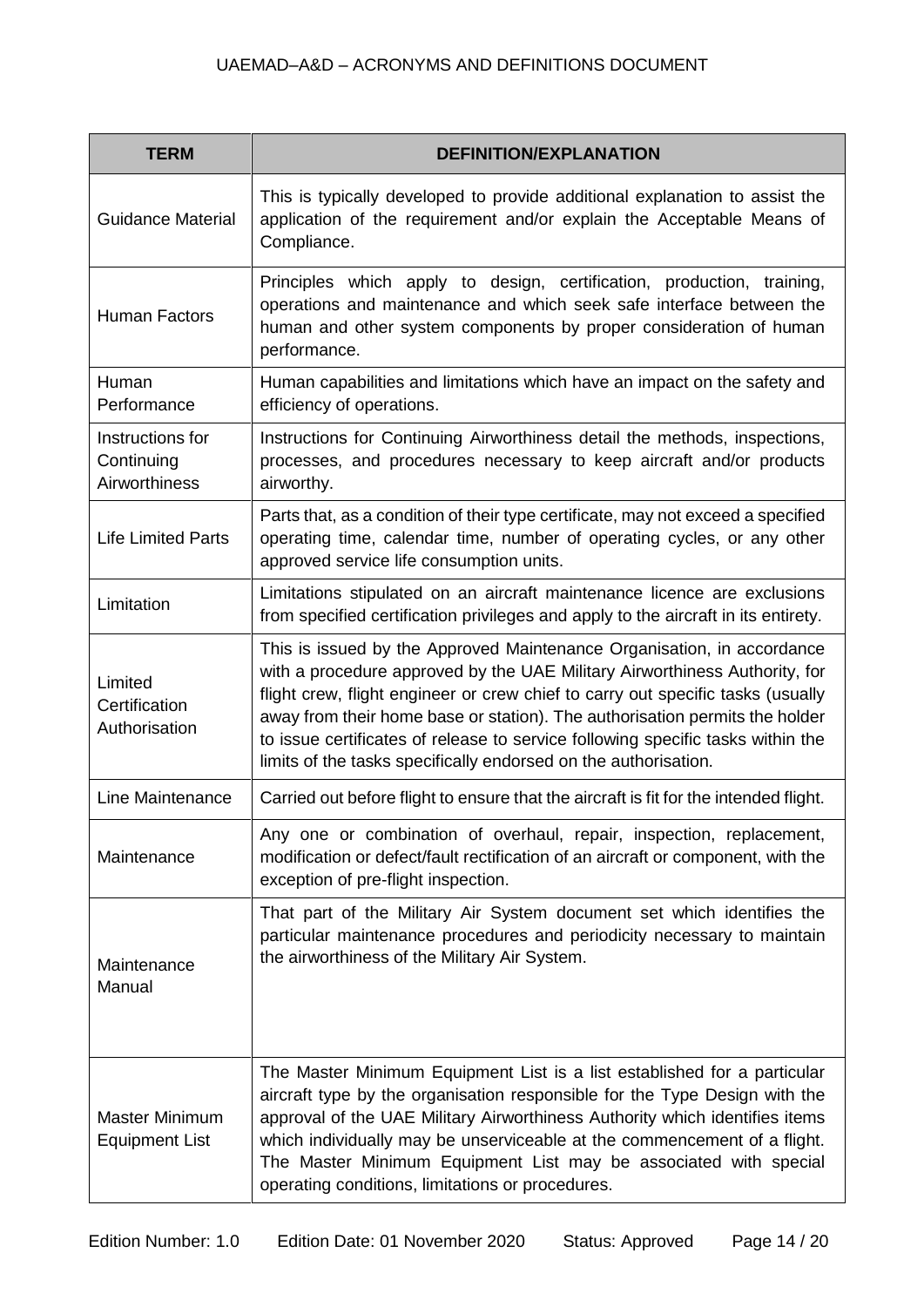| <b>TERM</b>                                            | <b>DEFINITION/EXPLANATION</b>                                                                                                                                                                                                                                                                                                                                                                     |  |  |  |
|--------------------------------------------------------|---------------------------------------------------------------------------------------------------------------------------------------------------------------------------------------------------------------------------------------------------------------------------------------------------------------------------------------------------------------------------------------------------|--|--|--|
| Means Of<br>Compliance                                 | The techniques that will be used to demonstrate the compliance of the type<br>design against each certification requirement identified in the Certification<br>Basis. Examples include test, analysis and inspection.                                                                                                                                                                             |  |  |  |
| <b>Military Aircraft</b>                               | An Aircraft (including Unmanned Aircraft System) designed and/or operated<br>for military use and/ or registered or intended to be registered on the military<br>register of the UAE Military Airworthiness Authority.                                                                                                                                                                            |  |  |  |
| <b>Military Aircraft</b><br>Maintenance<br>Licence     | A categorised licence which, dependent upon completion of all relevant<br>approved training & examinations, and the requisite levels of practical<br>experience, permits an authorised individual to issue certificates of release<br>to service or act as support staff for scheduled and/or unscheduled<br>maintenance performed on an aircraft or aircraft systems as defined by<br>UAEMAR 66. |  |  |  |
| Military<br>Airworthiness<br><b>Review Certificate</b> | To ensure the validity of the Military Certificate of Airworthiness, an<br>airworthiness review of the aircraft and its continuing airworthiness records<br>shall be carried out periodically. A Military Airworthiness Review Certificate<br>is issued on completion of a satisfactory airworthiness review.<br>The Military Airworthiness Review Certificate is valid for one year.             |  |  |  |
| Military<br>Certification<br><b>Review Item</b>        | A Military Certification Review Item (MCRI) is a document recording<br>adaptations to the Type Certification Basis (TCB), new Means of<br>Compliance, Equivalent Level of safety findings, or any other certification<br>issue which requires clarification and interpretation, or represents a major<br>technical or administrative issue.                                                       |  |  |  |
| Military<br>Supplemental<br><b>Type Certificate</b>    | A document issued or endorsed by the Authority which certifies a major<br>change to the type design by an organisation other than original design<br>organisation.                                                                                                                                                                                                                                |  |  |  |
| <b>Military Type</b><br>Certificate                    | Certificate issued by the MAA (or national equivalent) stating that a product<br>complies with the applicable airworthiness requirements.                                                                                                                                                                                                                                                         |  |  |  |
| <b>Military Type</b><br><b>Certificate Holder</b>      | The organisation responsible for the relevant Type Design and applying for,<br>and then holding, the Military Type Certificate and accepting the rights and<br>obligations for the product.                                                                                                                                                                                                       |  |  |  |
| Minimum<br><b>Equipment List</b>                       | A list which provides for the operation of aircraft, subject to specified<br>conditions, with particular equipment inoperative which is prepared by an<br>operating organisation in conformity with, or more restrictive than, the<br>Master Minimum Equipment List established for the aircraft type. It is to be<br>approved by the UAE Military Airworthiness Authority.                       |  |  |  |
| <b>Minor Amendment</b>                                 | Those changes to the Organisation's Exposition(s) which do not affect the<br>UAE Military Airworthiness Regulation related approvals.                                                                                                                                                                                                                                                             |  |  |  |
| <b>Minor Maintenance</b>                               | Includes repetitive tasks and simple defect/fault rectification.                                                                                                                                                                                                                                                                                                                                  |  |  |  |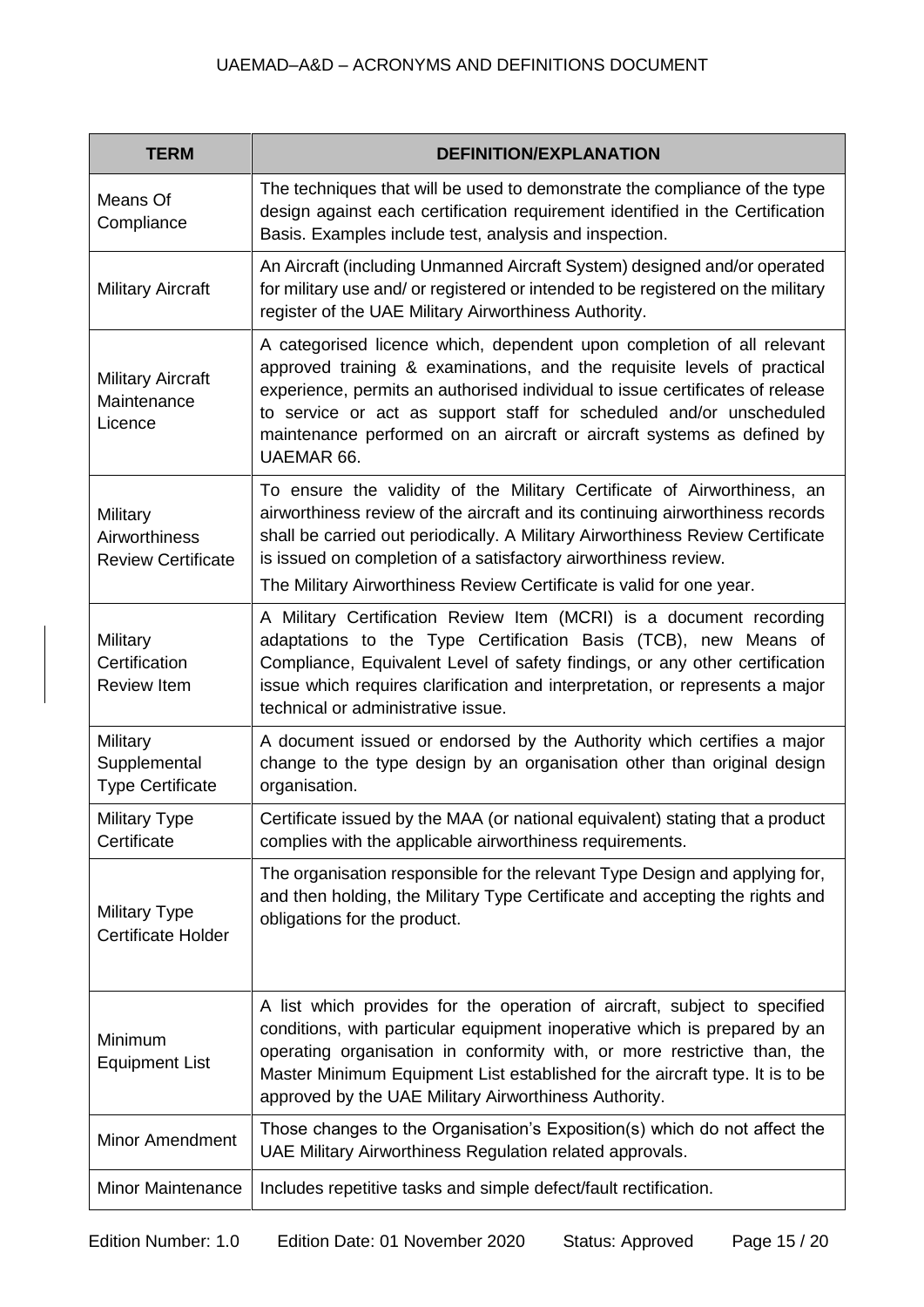| <b>TERM</b>                                            | <b>DEFINITION/EXPLANATION</b>                                                                                                                                                                                                                                                                                                                                                                                                                   |  |  |  |
|--------------------------------------------------------|-------------------------------------------------------------------------------------------------------------------------------------------------------------------------------------------------------------------------------------------------------------------------------------------------------------------------------------------------------------------------------------------------------------------------------------------------|--|--|--|
| Modification                                           | A modification is a change of design to the authorized configuration of the<br>approved type design of a product, part or appliance.<br>Typical examples are component changes, equipment additions, or<br>software changes and often involve a revision to the drawings and support<br>documentation.                                                                                                                                          |  |  |  |
| <b>National</b><br>Airworthiness<br>Authority          | The UAE General Civil Aviation Authority (GCAA) is the designated NAA<br>within the UAE.                                                                                                                                                                                                                                                                                                                                                        |  |  |  |
| <b>National Military</b><br>Airworthiness<br>Authority | The UAE Military Airworthiness Authority (UAE MAA) is the designated<br>NMAA within the UAE.                                                                                                                                                                                                                                                                                                                                                    |  |  |  |
| Occurrence<br>Reporting                                | The reporting to the relevant Authorities, to the Military Type Certificate<br>Holder, or Military Restricted Type Certificate Holder, and/or the Military<br>Supplemental Type Certificate Holder as appropriate, of any failure,<br>malfunction, defect or other occurrence which has resulted in or may result<br>in an unsafe condition. An Occurrence Report can also be made by the<br>Military Type Certificate Holder to the Authority. |  |  |  |
| <b>Partially Adopt</b>                                 | To transcribe, with no deviation, part of the requirements (EMARs) into<br>national regulations using English.                                                                                                                                                                                                                                                                                                                                  |  |  |  |
| <b>Partially Comply</b>                                | To demonstrate that national regulations are, in part, equivalent to the<br>requirements (EMARs).                                                                                                                                                                                                                                                                                                                                               |  |  |  |
| Parts and<br>Appliances                                | Parts and appliances are lower level components for which a UAE Military<br>Technical Standard Order/Technical Standard Order may exist.                                                                                                                                                                                                                                                                                                        |  |  |  |
| Product                                                | An aircraft, an engine or a propeller.                                                                                                                                                                                                                                                                                                                                                                                                          |  |  |  |
| Registration                                           | Registration is the formal recording by the UAE Military Airworthiness<br>Authority (or national equivalent) of individual aircraft on the military aircraft<br>register and the assignment of a tail number.                                                                                                                                                                                                                                   |  |  |  |
| Repair                                                 | A 'repair' means the elimination of damage and/or restoration to an airworthy<br>condition following initial release into service by the manufacturer of any<br>product, part or appliance.                                                                                                                                                                                                                                                     |  |  |  |
| Shall                                                  | Used to express a mandatory requirement.                                                                                                                                                                                                                                                                                                                                                                                                        |  |  |  |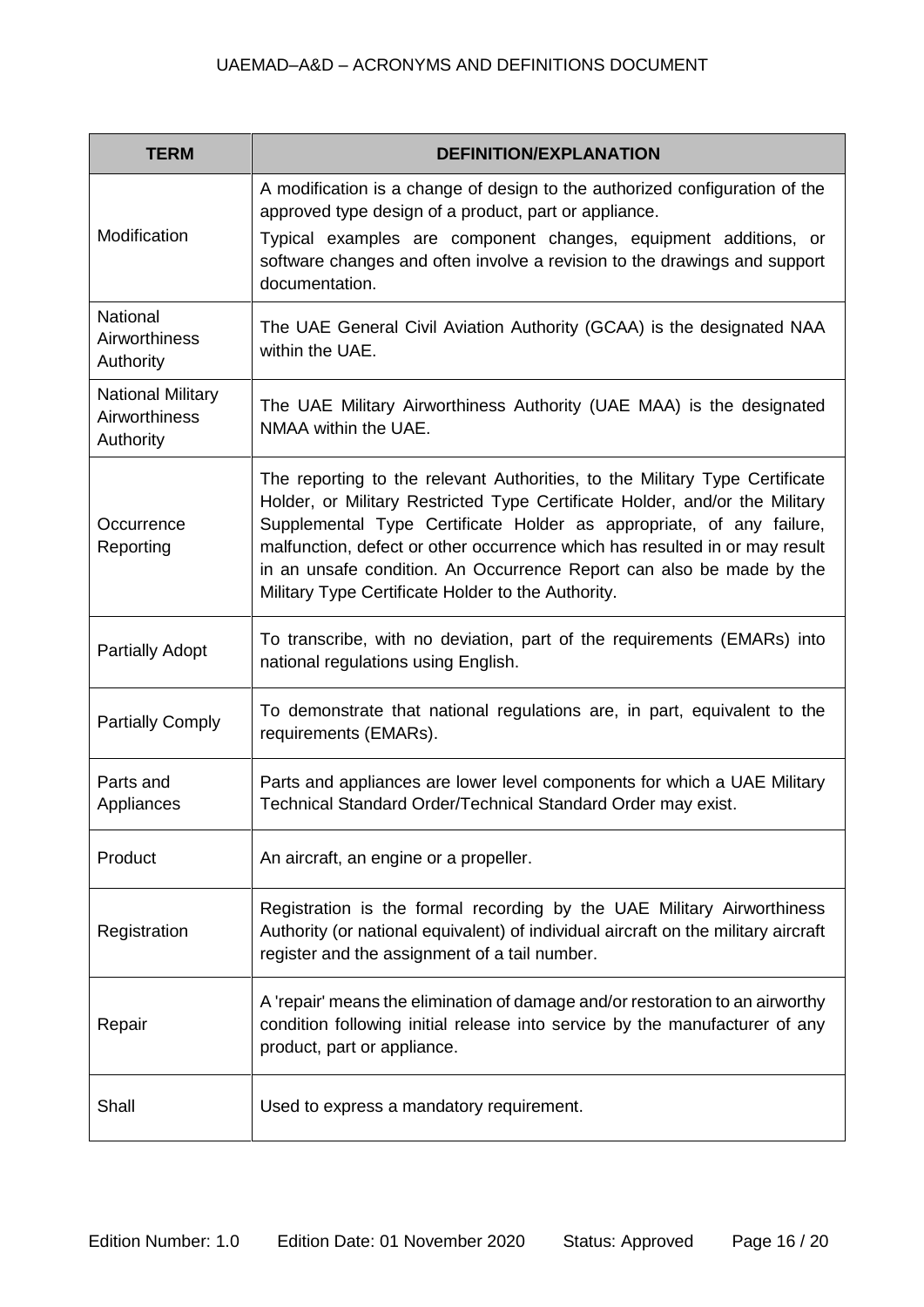| <b>TERM</b>                                                   | <b>DEFINITION/EXPLANATION</b>                                                                                                                                                                                                                                                                                                                                                   |  |  |  |
|---------------------------------------------------------------|---------------------------------------------------------------------------------------------------------------------------------------------------------------------------------------------------------------------------------------------------------------------------------------------------------------------------------------------------------------------------------|--|--|--|
| Should                                                        | Used to express a preferred, but not mandatory, method of accomplishment.<br>An alternative method of accomplishment shall be agreed by the relevant<br>Authority.                                                                                                                                                                                                              |  |  |  |
| <b>Special Conditions</b>                                     | Special conditions are included in the Certification Basis of the aircraft when<br>the design features of a particular product or the experience in operation<br>render any of the airworthiness code provisions inadequate or inappropriate<br>to ensure conformity with essential requirements.                                                                               |  |  |  |
| <b>Standard Parts</b>                                         | A Standard part is a part designated as such by the design approval holder<br>responsible for the product, part or appliance, in which it is intended to be<br>used and manufactured in complete compliance with an established<br>specification which includes design, manufacturing, test and acceptance<br>criteria, and uniform identification requirements.                |  |  |  |
|                                                               | Examples of standard parts are aircraft general spares as defined by the<br>design approval holder, such as nuts, bolts, washers, split pins, etc. All<br>design, manufacturing, inspection data and marking requirements<br>necessary to demonstrate conformity of the part will be in the public domain<br>and published or established as part of recognised specifications. |  |  |  |
| <b>State School</b>                                           | Any education or training facility that is under the control of a government<br>ministry.                                                                                                                                                                                                                                                                                       |  |  |  |
| <b>Support Staff</b>                                          | Those staff holding an UAEMAR 66 Military Aircraft Maintenance Licence in<br>Category B1 and/or B2 with the appropriate extensions and Military Aircraft<br>Type Ratings, working in a base maintenance environment while not<br>necessarily holding certification privileges.                                                                                                  |  |  |  |
| <b>Type Certification</b><br><b>Basis</b>                     | An agreed set of airworthiness requirements (including code, special<br>condition, etc) that a product must be compliant with in order to obtain a<br>Military Type Certificate.                                                                                                                                                                                                |  |  |  |
| <b>Type Design</b>                                            | The set of approved design information necessary to define the product<br>type, as detailed in UAMAR 21.A.31.                                                                                                                                                                                                                                                                   |  |  |  |
| <b>Unmanned Aerial</b><br>Vehicle/Unmanned<br>Aircraft System | A reusable aircraft which is designed to operate by being remotely piloted<br>(no human pilot or passengers on board) or automatically flying a pre-<br>programmed flight profile.                                                                                                                                                                                              |  |  |  |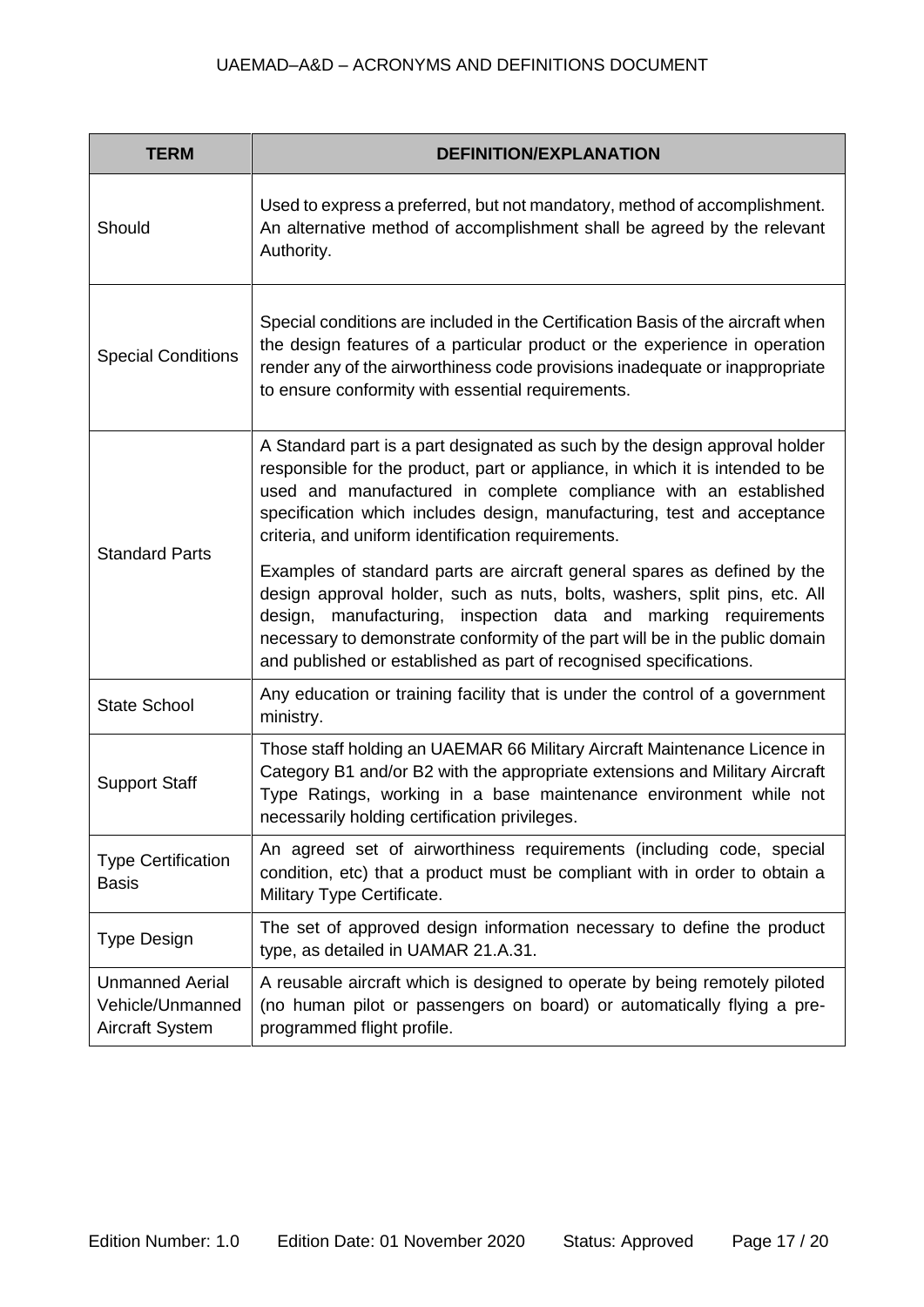### **TABLE OF CHANGES**

All amended paragraphs are indicated by the use of a 'sidebar' in the margin. This can be readily cross-referenced using this table which details each change.

#### Nomenclature Used:

Additions to the text are tabulated below in green. Deletions of text are indicated by the use of ►◄. In both cases, the reason for the difference is clarified in the 'notes' column'.

<span id="page-17-0"></span>If a paragraph is not included on the table, then no amendments have been made.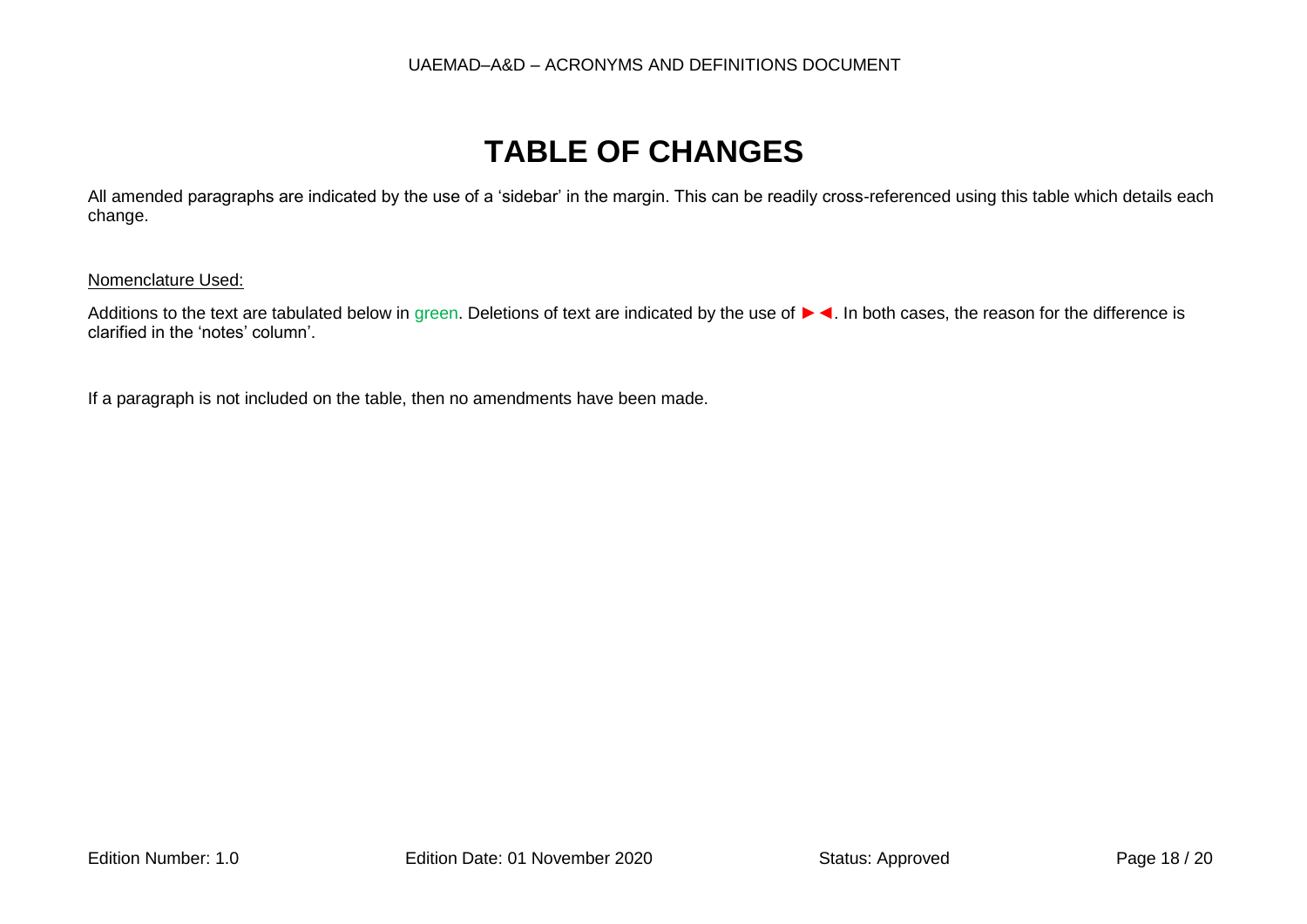| Paragraph                 | Sub- | <b>UAEMAD A&amp;D</b>                         | <b>UAEMAD A&amp;D</b>      | <b>Notes</b> |
|---------------------------|------|-----------------------------------------------|----------------------------|--------------|
|                           | para | <b>Edition 1.0 wording</b>                    | <b>Edition 1.1 wording</b> |              |
| Part 1 – List of Acronyms |      | MCRI-                                         |                            |              |
|                           |      | <b>Military Certification Review Item</b>     |                            |              |
| Part 1 – List of Acronyms |      | <b>MTOE - Maintenance Training</b>            |                            |              |
|                           |      | <b>Organisation Exposition</b>                |                            |              |
| Part 1 - List of Acronyms |      | <b>MTSO - Military Technical Standard</b>     |                            |              |
|                           |      | Order                                         |                            |              |
| Part 1 – List of Acronyms |      | <b>NAA - National Airworthiness</b>           |                            |              |
|                           |      | <b>Authority</b>                              |                            |              |
| Part 1 – List of Acronyms |      | <b>UAE MAA - United Arab Emirates</b>         |                            |              |
|                           |      | <b>Military Airworthiness Authority</b>       |                            |              |
| Part 1 – List of Acronyms |      | <b>UAEMAD-A&amp;D - United Arab</b>           |                            |              |
|                           |      | <b>Emirates Military Airworthiness</b>        |                            |              |
|                           |      | Document - Acronyms and Definitions           |                            |              |
| Part 1 – List of Acronyms |      | <b>UAEMAD-R - United Arab Emirates</b>        |                            |              |
|                           |      | Military Airworthiness Document -             |                            |              |
|                           |      | Recognition                                   |                            |              |
| Part 1 – List of Acronyms |      | <b>UAEMAR - United Arab Emirates</b>          |                            |              |
|                           |      | <b>Military Airworthiness Regulation</b>      |                            |              |
| Part 1 – List of Acronyms |      | <b>UAEMAR 21 - Requirements for the</b>       |                            |              |
|                           |      | <b>Certification of Military Aircraft and</b> |                            |              |
|                           |      | related products, parts and                   |                            |              |
|                           |      | appliances, and design and                    |                            |              |
|                           |      | production organisations                      |                            |              |
| Part 1 – List of Acronyms |      | <b>UAEMAR 66 - Requirements for</b>           |                            |              |
|                           |      | <b>Military Aircraft Maintenance</b>          |                            |              |
|                           |      | Licensing (of Personnel).                     |                            |              |
| Part 1 – List of Acronyms |      | <b>UAEMAR 145 - Requirements for</b>          |                            |              |
|                           |      | <b>Maintenance Organisations</b>              |                            |              |
| Part 1 – List of Acronyms |      | <b>UAEMAR 147 - Requirements for</b>          |                            |              |
|                           |      | <b>Maintenance Training Organisations</b>     |                            |              |
| Part 1 – List of Acronyms |      | <b>UAEMAR M - Continuing</b>                  |                            |              |
|                           |      | <b>Airworthiness Requirements</b>             |                            |              |